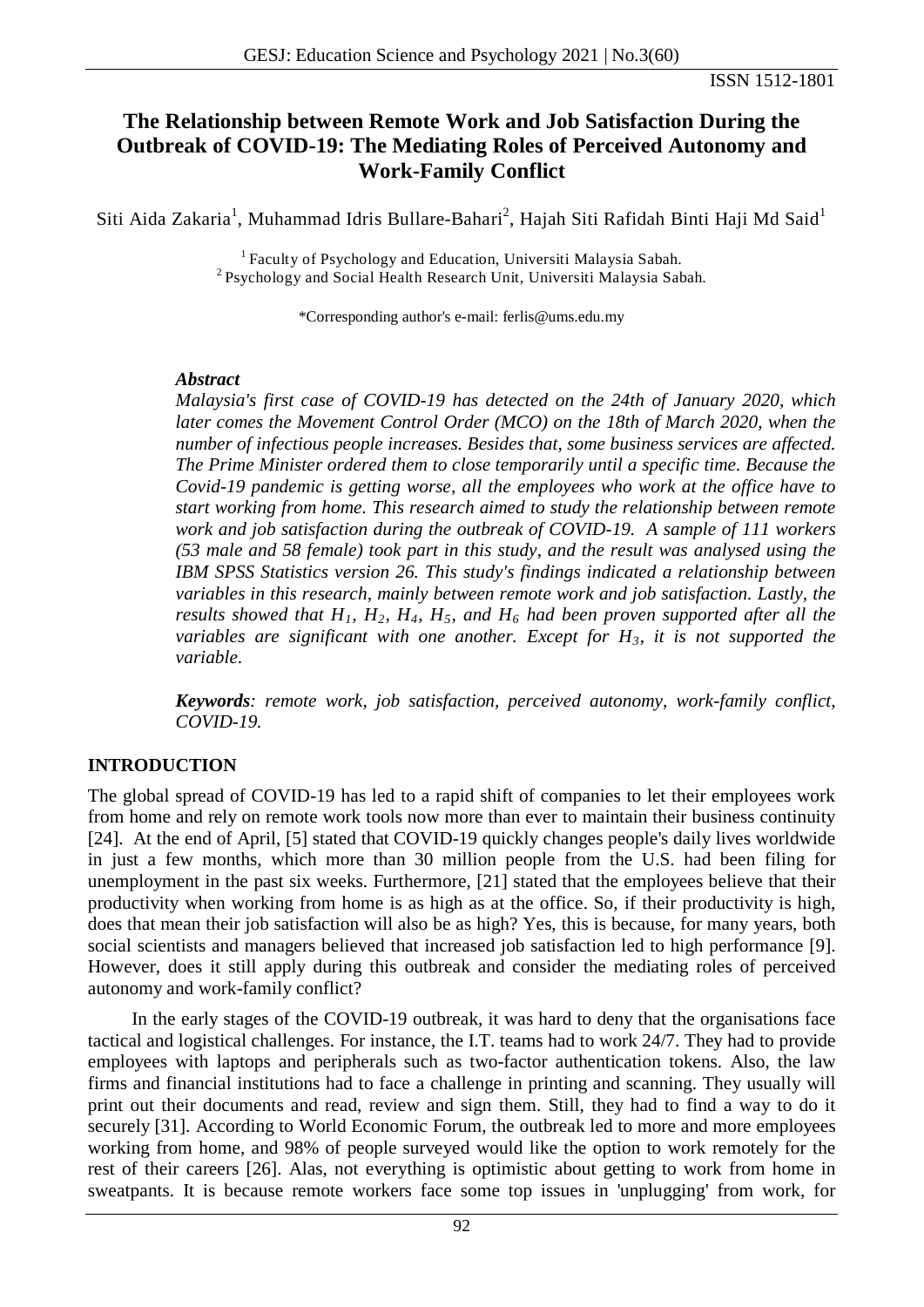example, without a clear-cut location and defined office hours. Many people find it harder to divide their personal and professional time [26]. Then, there are also different time zones for the team, distraction from home, loneliness, challenging time collaborating and communicating through telecommunication, reliable Wi-Fi, and the most crucial part for employees is staying motivated [26].

The assumption can drive the relationship between remote work and job satisfaction. Remote work allows the employee more flexibility and autonomy in doing their work, meeting their job demands and personal needs [30]. [4] said a mixed conclusion regarding whether telecommuting positively or negatively affects job satisfaction. For instance, there is a linear relationship between remote work and job satisfaction [7], and employees who work remotely become less satisfied with their job [28]. Researchers have proven that employees who have high levels of job discretion or perceived autonomy will usually experience greater job satisfaction when they work remotely [12]. It also can be implied from the above research that individuals that have a low perceived autonomy will found a way to communicate more effectively and are better able to cope with the frustrations of seeking clarification, approval, and guidance by telecommuting extensively [12].

The work-family conflict has been found to fully mediate remote work effects on employees' outcomes, representing the traditional rationale linking remote work to job satisfaction through work-life conflict [10, 11, 28]. Besides that, some researchers compared the original correlations with partial correlations, which resulted in work-family conflict partially mediated the impact of remote work on job satisfaction [11]. Overall there is a numerous study which supports the relationship between remote work and job satisfaction. The researcher's primary objective is to study how the perceived autonomy and work-family conflict acted as the mediator between the main variables, remote work and job satisfaction, during coronavirus outbreaks among workers in Malaysia.

### **HYPOTHESIS**

By using an alternative hypothesis, the researcher hypothesised that:

- $H_1$  = There would be a significant relationship between remote work with job satisfaction.
- $H_2$  = There would be a significant relationship between remote work with perceived autonomy.
- $H_3$  = There would be a significant relationship between remote work with work-family conflict.
- $H_4$  = There would be a significant relationship between job satisfaction with perceived autonomy.
- $H_5$  = There would be a significant relationship between job satisfaction and work-family conflict.
- $H<sub>6</sub>$  = There would be a significant relationship between perceived autonomy and workfamily conflict.

### **METHODOLOGY**

#### *a) Study Design*

This study is designed to find the relationship between remote work and job satisfaction during the outbreak of COVID-19, with work-family conflict and perceived autonomy as the moderator.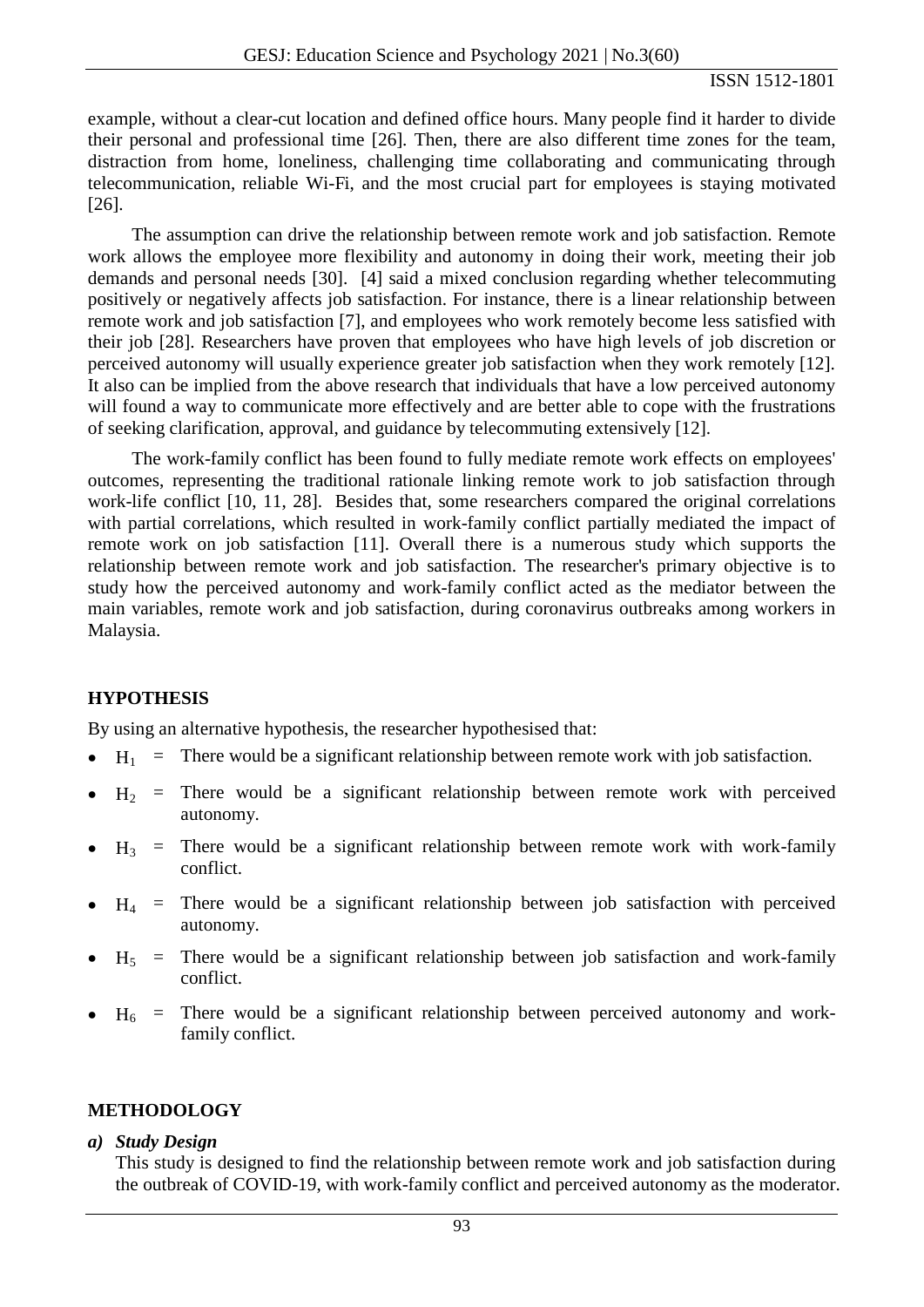Besides that, this study also conducted the form of quantitative design by using a survey method. The survey method is employed in data collection by randomly distributing the self-report online questionnaires or google form to employees working remotely during the Movement Control Order (MCO) when the coronavirus outbreak happens.

### *b) Participants*

A sample of this study is 111 respondents. There are 53 males and 58 females who participated, within 21 to 55 years old.

### *c) Locations*

The location of the study is the Federation of Malaysia which consists of 13 states and three federal territories. Malaysia has two regions, which is West Malaysia and East Malaysia. Eleven states and two federal territories are in west Malaysia. Moreover, the two states and one federal territory are in East Malaysia. West Malaysia consists of Johor, Kedah, Kelantan, Melaka, Negeri Sembilan, Pahang, Penang, Perak, Perlis Selangor, Terengganu, Federal Territory of Kuala Lumpur, and Federal Territory of Putrajaya. East Malaysia consists of Sabah, Sarawak, and the Federal Territory of Labuan.

### *d) Instruments*

Each questionnaire consists of Part A, B, C, D, and E. The questionnaires started with the demographic of employees, Remote Work, The Brayfield-Rothe Job Satisfaction Index, The Work-Family Conflict Scale, and lastly, The Work Design Questionnaire. All sets of questionnaires are bilingual, both in English and Bahasa Malaysia which the back translation is completed with the involvement of one lecturer from University Malaysia Sabah.

#### *e) Research Procedure*

First, the research procedure is to find the right title for the study and then submit the title, method used, instruments, and the number of respondents to the supervisor. After the permission was granted, the researcher will later get permission from the Dean Faculty of Psychology and education to conduct the study in the whole English language. Next, before the researcher can distribute the questionnaire, the supervisor must validate it, especially for the instrument translation. Not forgetting, informed consent was included in the questionnaire to ensure that all respondents voluntarily participated in this study. Then, a pilot test was carried out with only 30 respondents to test the instrument's internal consistency. The actual research is carried out by randomly distributing the self-report questionnaire through WhatsApp. Lastly, the collected data will go through screening, analysing, and also interpreting.

### *f) Data Analysis*

Program IBM Statistical Package for the Social Sciences (SPSS) Statistics Version 26 was used to analyse the data in this study. Before proceeding with the next step, the data was first screened for normality and missing values. A correction was done, and a second screening was carried out to check the transformed data. Reliability was interpreted using Cronbach's alpha  $(\alpha)$ , while validity was interpreted using Pearson correlation for  $H_1$  to  $H_3$ . Meanwhile, multiple regression and the Sobel test is carried out to test the  $H_4$  and  $H_5$ .

### **RESULTS**

### *a) Socio-Demographic*

All of the respondents came from all over the Federal Territory of Malaysia. The total of respondents who have participated in this research is 111. Among the 111 respondents, there are 53 males and 58 females within 21 to 55 years old. In terms of religion, only 101 respondents are Islam (91.1%). There are six Christian (5.4%), two Buddhist (1.8%), and two Hindu (1.8%).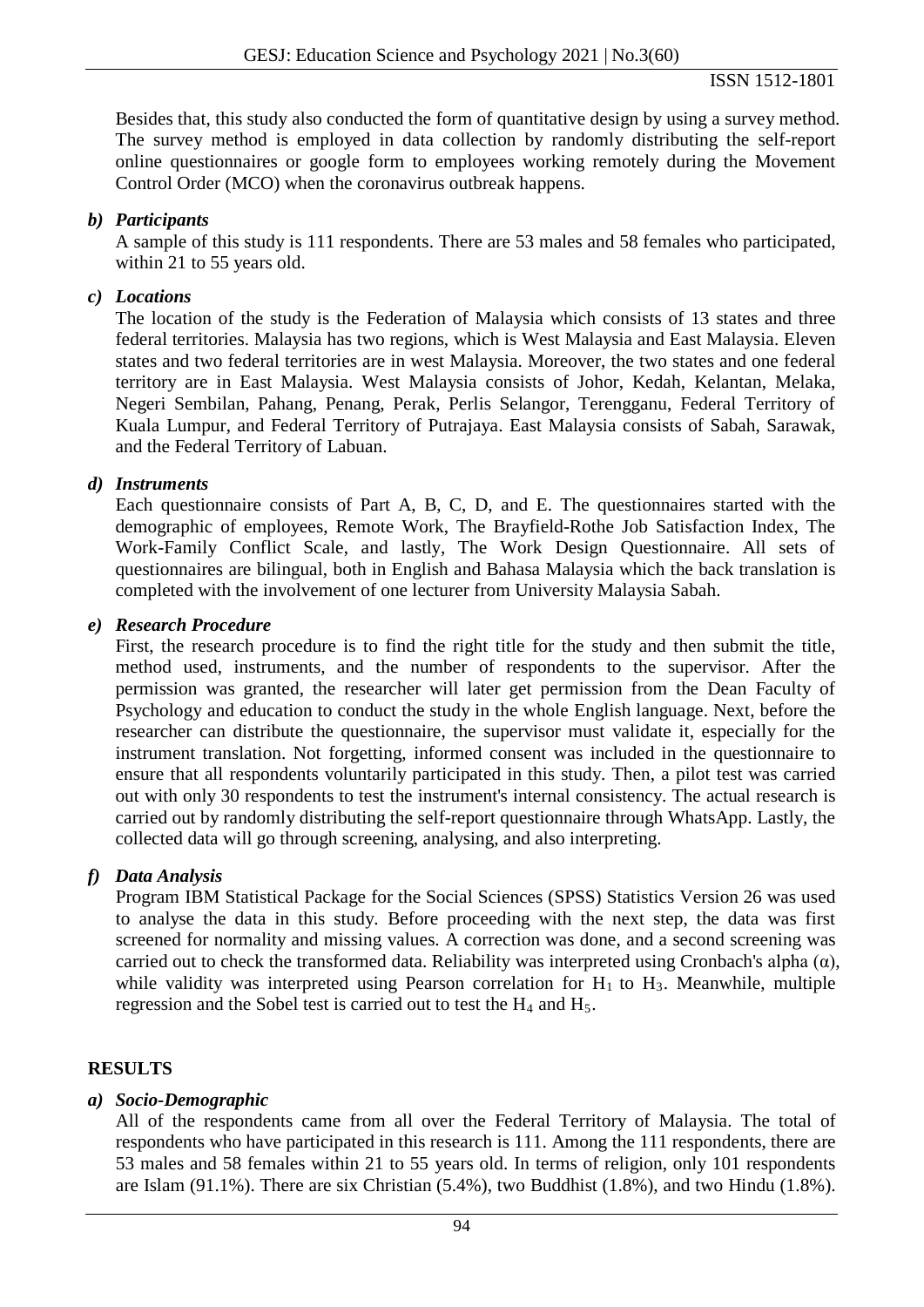ISSN 1512-1801

As a result, there are 89 Malay (80.2%), four Chinese (3.6%), three Indian (2.7%), 11 Sabah Native (9.9%), and four Sarawak Native (3.6%) who took part in this research. Out of 111 respondents, only 86 respondents are married (77.5%), 22 respondents are still single (19.8%) are still single, one respondent is widowed (0.9%), one respondent is divorced (0.9%), and the other is 0.9%. As for their education level, they are ranging from *Sijil Pelajaran Malaysia (SPM)* or O-Levels with only six respondents (5.4%), *Sijil Tinggi Persekolahan Malaysia (STPM)* or A-Levels with seven respondents (6.3%), 19 with Diploma or Matriculation or Foundation (17.1%), 53 with Bachelor's Degree (47.7%), 19 with Master's Degree (17.1%) and seven respondents with PhD (6.3%).

# *b) Descriptive Statistics*

The purpose of conducting this analysis is to check the tendency and variability for each of the variables. Among the participant, 93.7% engaged in remote work activities during the average workweek during the Movement Control Order, while 6.3% did not. The respondents rate their overall job satisfaction as moderately high  $(M=5.49, SD=1.7)$ . Next, the rating of respondents was increased as well (M=6.74, SD=.80), meanwhile the rating for work-family conflict was low, which can be interpreted that the respondents perceived that their job has a very low interference with their family or spouse commitments (M=1.6, SD=.68).

#### • **Hypothesis 1: There would be a significant relationship between remote work with job satisfaction.**

As a result, the Correlation is displayed in Table 1 to test the relationship between the study variables: remote work with job satisfaction. As shown in table 1, there is a significant relationship between remote work with job satisfaction. Below, Table 1 shows the relationship between variables.

| Variable                          | M        | SD. | $\mathbf{r}$ |
|-----------------------------------|----------|-----|--------------|
| Remote Work                       | 0.94 .24 |     | $- -$        |
| Remote Work with Job Satisfaction | 5.55 1.7 |     | $.82*$       |

Table 1: The Relationship Between Remote Work with Job Satisfaction

*Note. N=111. \* Correlation is significant at the .05 level (2-tailed)*

According to Table 1, remote work and job satisfaction were highly significant with one another,  $r(111) = .82$  indicate that respondents engaged in remote work during this pandemic have higher job satisfaction. Therefore,  $H_1$  is supported.

• **Hypothesis 2: There would be a significant relationship between remote work with perceived autonomy.**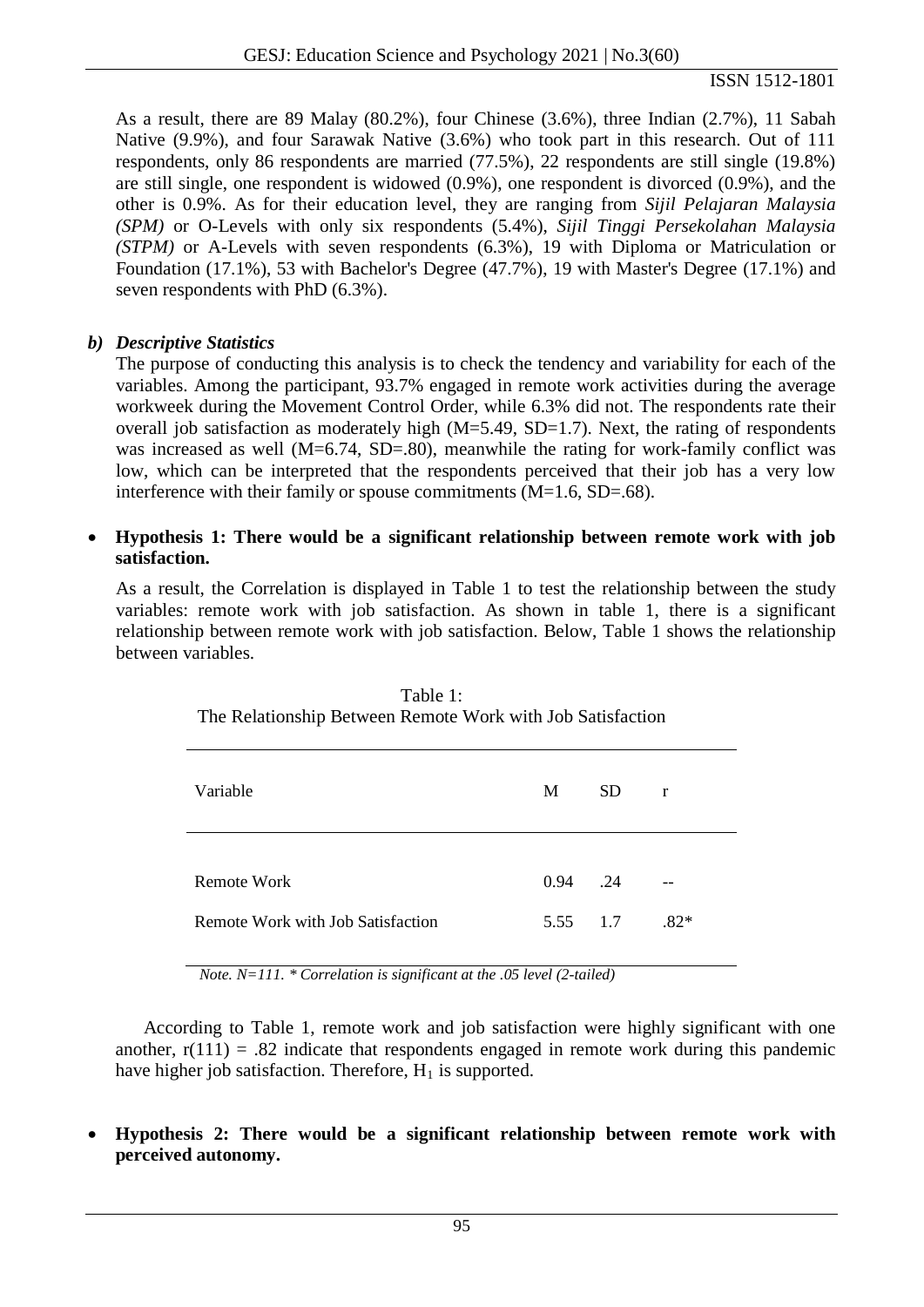ISSN 1512-1801

As a result, the Correlation is displayed in Table 2 to test the relationship between the study variables: remote work with perceived autonomy. As shown in table 2, there is a significant relationship between remote work with perceived autonomy. Below, Table 2 shows the relationship between variables.

| Table 2:                                                     |
|--------------------------------------------------------------|
| The Relationship Between Remote Work with Perceived Autonomy |

| Variable                            | M       | SD. | $\mathbf{r}$ |
|-------------------------------------|---------|-----|--------------|
| Remote Work                         | 0.94 24 |     | --           |
| Remote Work with Perceived Autonomy | 6.74    | .80 | $.95*$       |

*Note. N=111. \* Correlation is significant at the .05 level (2-tailed)*

 $H<sub>2</sub>$  is supported. Table 2 shows that the remote work and perceived autonomy were also highly significant with one another. The  $r(111) = .95$  shows that respondents who worked remotely during this pandemic session have a higher autonomy towards their job.

### • **Hypothesis 3: There would be a significant relationship between remote work with workfamily conflict.**

As a result, the Correlation is displayed in Table 3 to test the relationship between the study variables: remote work with work-family conflict. As shown in table 3, there is not a significant relationship between remote work with work-family conflict. Below, Table 3 shows the relationship between variables.

| Table 3:                                                        |  |  |
|-----------------------------------------------------------------|--|--|
| The Relationship Between Remote Work with Work-Family Conflict. |  |  |

| Variable                              | M          | SD. | $\mathbf{r}$ |
|---------------------------------------|------------|-----|--------------|
| Remote Work                           | $0.94$ .24 |     | $- -$        |
| Remote Work with Work-Family Conflict | 1.6        | .68 | .01          |

*Note. N=111. \* Correlation is significant at the .05 level (2-tailed)*

According to Table 3, remote work and work-family conflict had no significant relationship. The  $r(111) = .01$ ,  $p > .05$  indicates that those engaged in remote work experienced a high level of work-family conflict. Therefore,  $H_3$  is not supported.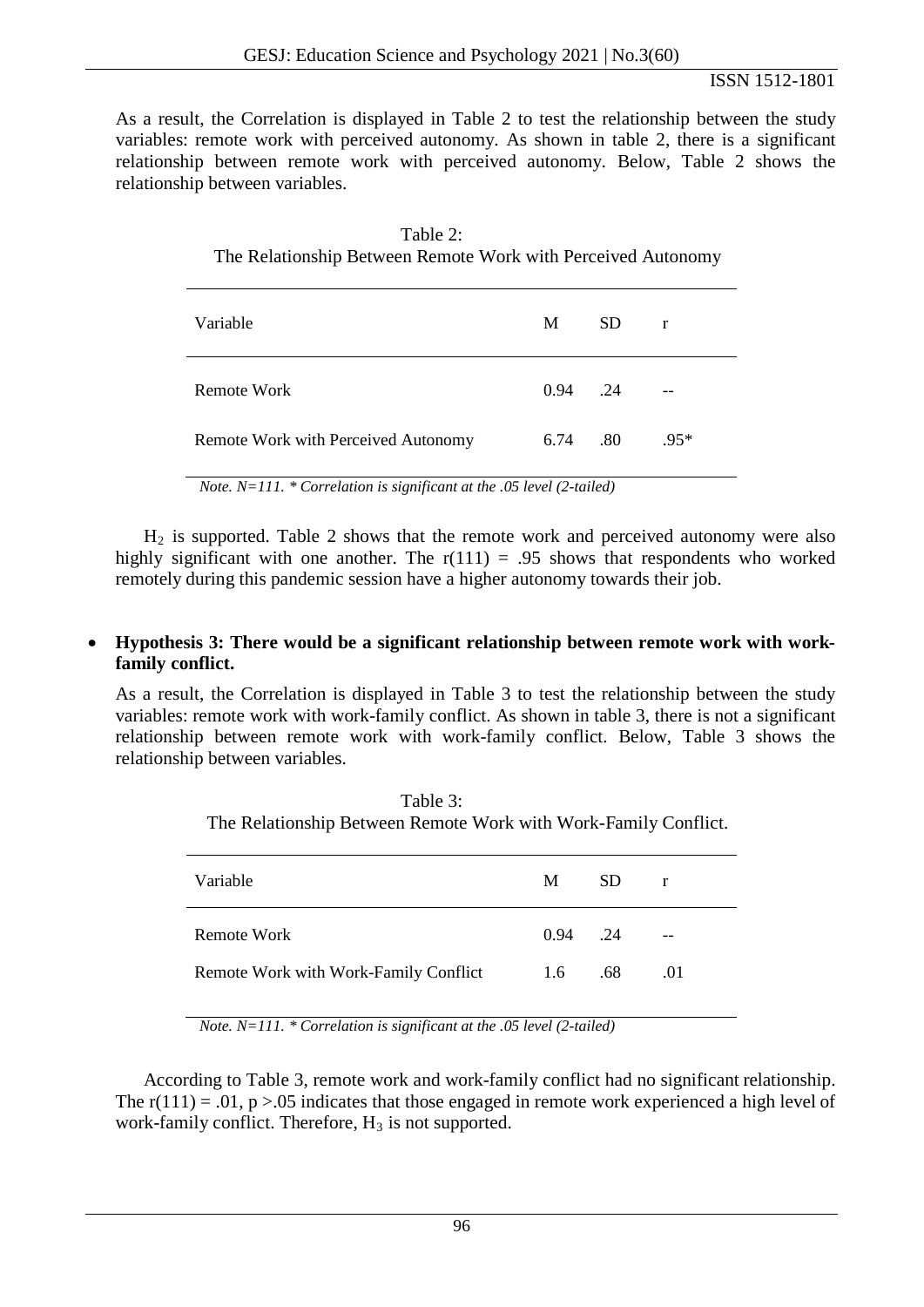#### • **Hypothesis 4: There would be a significant relationship between job satisfaction with perceived autonomy.**

As a result, the Correlation is displayed in Table 4 to test the relationship between the study variables: job satisfaction with perceived autonomy. As shown in table 4, there is a significant relationship between job satisfaction with perceived autonomy. Below, Table 4 shows the relationship between variables.

| Table 4:                                                          |
|-------------------------------------------------------------------|
| The Relationship Between Job Satisfaction with Perceived Autonomy |

| Variable                                 | M        | SD. | r      |
|------------------------------------------|----------|-----|--------|
| <b>Job Satisfaction</b>                  | 5.55 1.7 |     | $- -$  |
| Job Satisfaction with Perceived Autonomy | 6.74     | .80 | $.27*$ |

*Note. N=111. \* Correlation is significant at the .05 level (2-tailed)*

According to Table 4, job satisfaction and perceived autonomy show a moderate but still positively significant with one another  $r(111) = .27$ , p<.05, suggesting that a moderate level of perceived autonomy is given to the employee-related to higher job satisfaction. Therefore,  $H_4$  is supported.

### • **Hypothesis 5: There would be a significant relationship between job satisfaction with work-family conflict.**

As a result, the Correlation is displayed in Table 5 to test the relationship between the study variables: job satisfaction with work-family conflict. As shown in table 5, there is a significant relationship between job satisfaction with work-family conflict. Below, Table 5 shows the relationship between variables.

Table 5: The Relationship Between Job Satisfaction with Perceived Autonomy, and Work-Family Conflict.

| Variable                                   | M        | SD. | r      |
|--------------------------------------------|----------|-----|--------|
| <b>Job Satisfaction</b>                    | 5.55 1.7 |     | $-$    |
| Job Satisfaction with Work-Family Conflict | 1.6      | .68 | $-34*$ |

*Note. N=111. \* Correlation is significant at the .05 level (2-tailed)*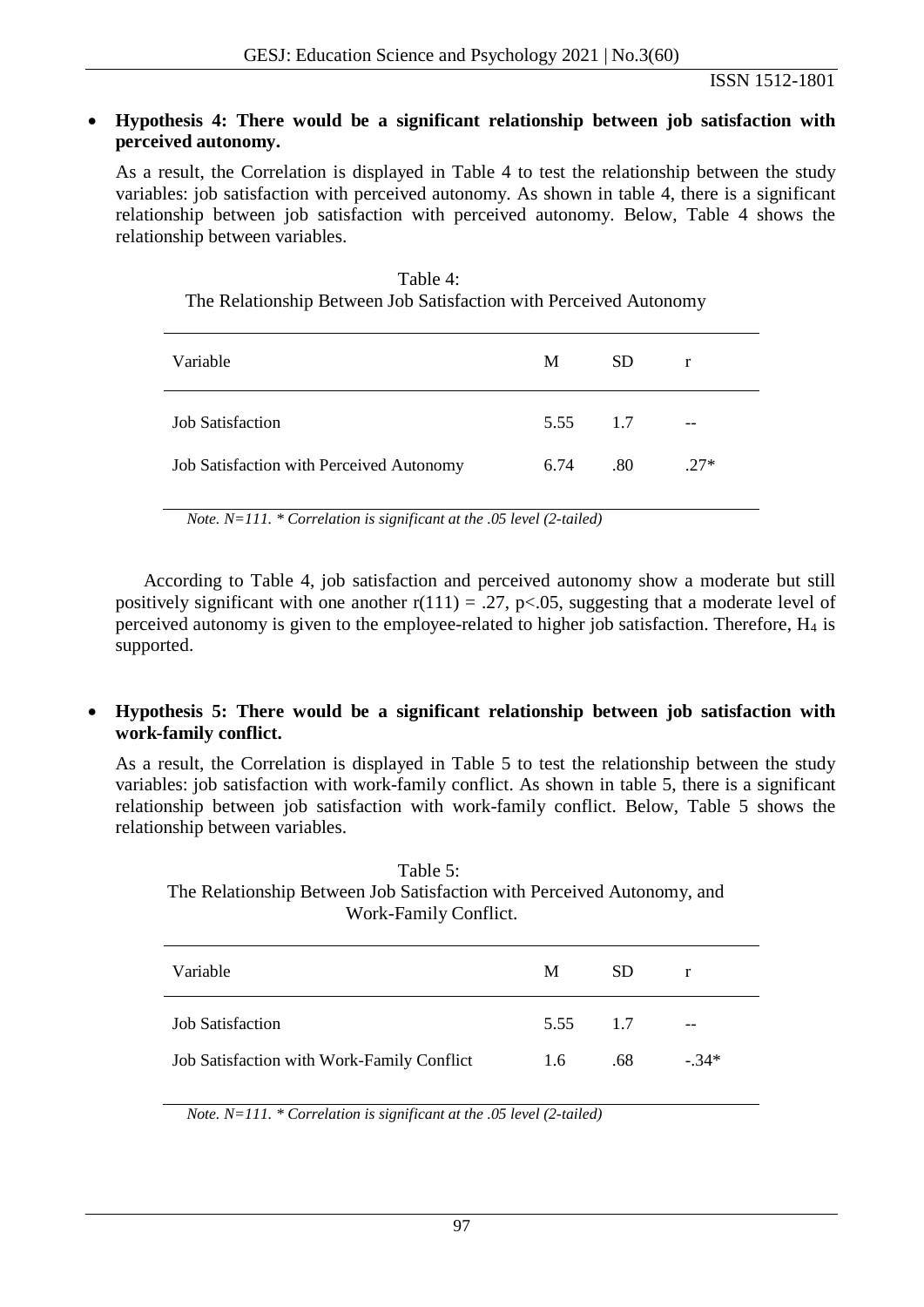$H<sub>5</sub>$  is supported. According to Table 5, job satisfaction showed a moderate but negative coefficient with work-family conflict. The  $r(111) = -.34$ ,  $p < .05$  suggests that the higher the conflict between work and home, the lower an employee's job satisfaction.

#### • **Hypothesis 6: There would be a significant relationship between perceived autonomy and work-family conflict.**

As a result, the Correlation is displayed in Table 6 to test the relationship between the study variables: perceived autonomy with work-family conflict. As shown in Table 6, there is a significant relationship between perceived autonomy with work-family conflict. Below, Table 6 shows the relationship between variables.

Table 3: The Relationship Between Perceived Autonomy with Work-Family Conflict.

| Variable                                     | M    | SD. | $\mathbf{r}$ |
|----------------------------------------------|------|-----|--------------|
| Perceived Autonomy                           | 6.74 | .80 | $- -$        |
| Perceived Autonomy with Work-Family Conflict | 1.6  | .68 | $-25*$       |

*Note. N=111.* \*\* *Correlation is significant at the .05 level* (2-tailed)

According to Table 6, perceived autonomy is negatively related to work-family conflict,  $r(111) = -.25$ ,  $p < .05$ , indicate that a higher level of perceived autonomy was related to a lower level of conflict between work and family obligations. Overall, these hypotheses results indicate that employees who worked remotely during the MCO period perceived their job to be moderately autonomous. Also, employees experienced a high level of job satisfaction while having a low level of work-family conflict. Meaning,  $H_1$ ,  $H_2$ ,  $H_4$ ,  $H_5$ , and  $H_6$  has been proven supported after all the variables are significant with one another. Except for  $H_3$ , it is not supported the variable.

#### **DISCUSSION**

The first two variables are remote work and job satisfaction, which are highly significant with  $r(111) = .82$ . It suggests that remote work can increase an employee's level of satisfaction when doing their job. From the past research by [28], she manage to obtain only  $[r(168) = .16, p < .05]$ which is only a moderate relationship. Several articles have proved it. Remote working can increase employee job satisfaction. She concluded that job satisfaction is higher for remote or virtual teams than those who work at the office [19].

There is a highly significant level between both remote work and perceived autonomy and remote work and work-family conflict. Remote work has brought benefits to both employers and employees. However, its impact on productivity, creativity, and morale is still up to debate among the experts as working from home can result in a low level of interaction and networking among colleagues [1]. This study showed that the people who worked remotely during this pandemic experience a high perception of autonomy towards their job.

Although by working remotely, the employee can spend more time with their family, especially during this pandemic, the result from this study itself has proven that the respondents from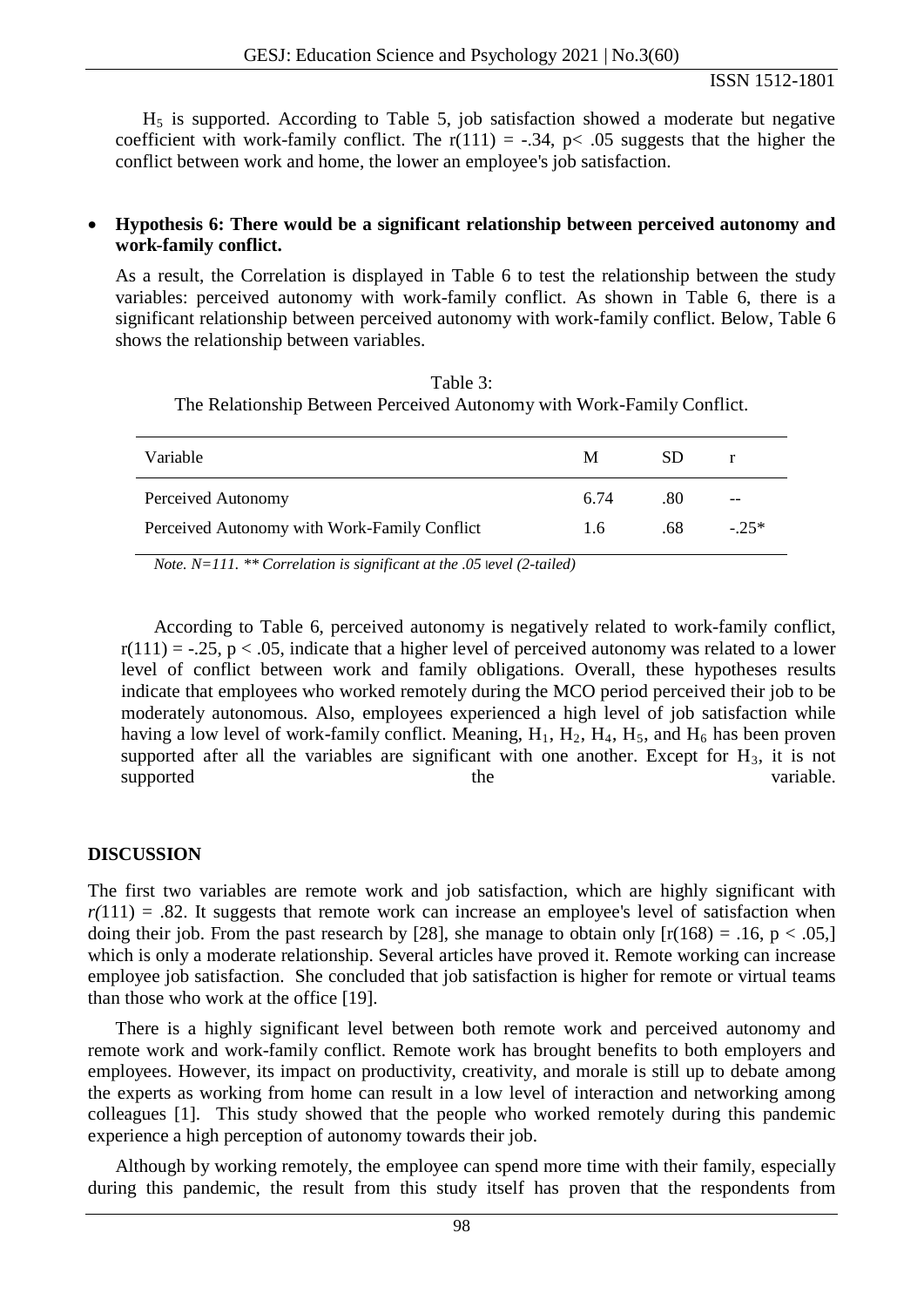Malaysia still experience work-family conflict even when they engage in remote work. From the past research by [28], her study suggested that those who were engaging in remote work experience lower work-family conflict  $[r(168) = -.24, p < .01]$ . The reasons that can support our findings are the cultural differences, race, ethnicity, and the type of leadership and management applied in both countries [17].

Not forgetting, the emergent changes in work practices cause an acceleration in telecommuting, where the employee does not have another choice but to work from home [17]. Overall, the workfamily conflict is still high even though employees get to work from home mainly. Some employees have difficulty assimilating into a new environment working remotely or finding it hard to maintain boundaries between work and non-work [25].

Job satisfaction is essential to the organisation and the employee itself because of its effect on business growth [19]. Job satisfaction is significantly related to perceived autonomy, which is the  $r(111)=.27$ ,  $p<.05$  is a moderate and positive Correlation. The perceived autonomy was moderately high and covaried positively with job satisfaction with the addition of individual factors [6]. Besides, a study by [2] found that job satisfaction is positively related to perceived autonomy. Noted that, every organisation will have its strategies that improve their employee job satisfaction and affect their work quality.

Meanwhile, work-family conflict and job satisfaction is negatively correlated but still moderately significant with one another,  $r(111)$ = -.34,  $p<.05$ . This result indicates that all respondents think the higher the work-family conflict the employees experienced during this COVID-19. They have their kid at home for the married respondent, the lower the job satisfaction level. Besides that, we also need to consider the many employees who were only adopting telecommuting during the Movement Control Order. The continued exposure to the COVID-19 news resulting in symptoms of distress, the possible causes, and the consequences of these symptoms, if they are one of the infected people, including thinking about their families and spouse, can increase stress [17].

Studies by [22] have suggested that exposure to Hurricane Katrina had above-baseline stress and depression symptoms a year after the event. Thus, the mental health problems during the MCO can be one of the reasons the work-family conflict increases and a decrease in job satisfaction. After this emergency world, all employees can take notes, assimilate to work remotely and make boundaries between their workplaces. So that they can focus on one work at one time, suggesting a hobby to the kids, or create a schedule with their spouse so that one parent can take care of the kids. Others can perform their work without a distraction.

Perceived autonomy is negatively related to work-family conflict,  $r(111)$ = -.25, p<.05. It showed that with a flexible work arrangement, adjustment working times and locations by the organisations would resulting in a low work-family conflict. The global health crisis and international threat are in action right now have caused mandatory working from home in Malaysia and worldwide. Thus, it is essential to have a great leader and management be alert that during the COVID-19 crisis, remote working is often combined with taking care of the children, which is challenging by giving the employee a little bit of autonomy to schedule their work hours. Besides that, the leader of an organisation must have the skill to make the right decision that can bring profit to the organisation without ignoring their employee needs and providing reassurance regarding the future [17].

#### **CONCLUSION**

Employees who worked remotely during the MCO period perceived their job to be moderately autonomous, had high job satisfaction, and had high work-family conflict. Moreover, the stress from pandemics may affect the outcome of this research. Alas, there is not much research regarding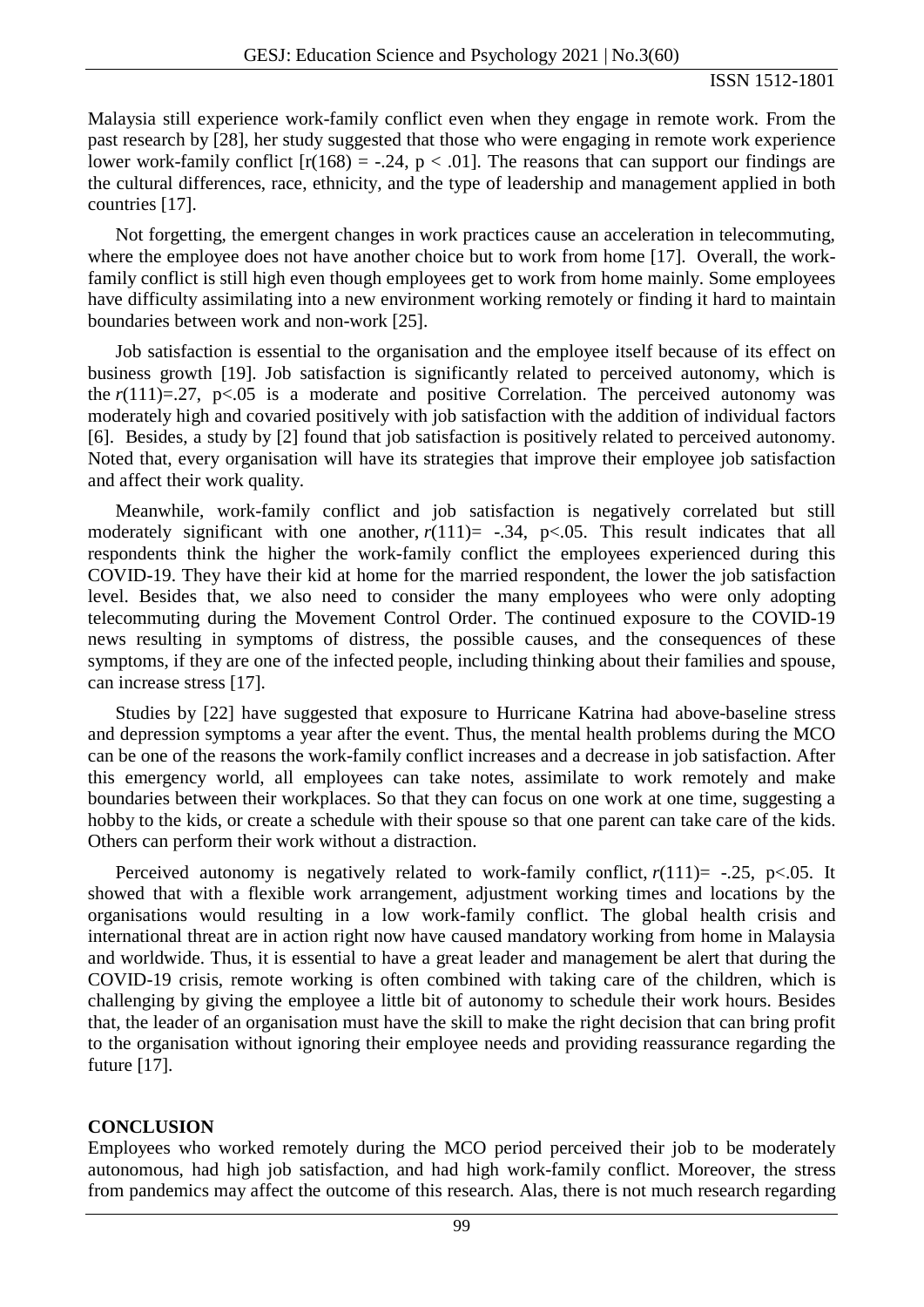remote work in Malaysia, so the researcher cannot compare the result of this research. Thus, future research is needed to study the context and factors. It may affect the relationship between remote work and job satisfaction with work-family conflict and perceived autonomy acting as a mediator during the pandemic crisis. There is a slight difference between the finding of this research with the past study made by [28]. Based on the previous studies in the United States, especially regarding the mediator variables that play a massive part in this research.

The first limitation is the number of respondents. It only yields at 111. According to [23], it is ideal for achieving several respondents exceeding 200. It will always be better to go for at least 200 samples. It is also agreed by [20] that the larger the sample, the more significant the test's power and ability to detect substantial results, plus this study estimates a value in a broader population. Thus, the accuracy of this study can improve with a larger sample. Therefore, the number of respondents can explain why perceived autonomy and work-family conflict cannot mediate between remote work and job satisfaction. Next is self-reporting, which is often related to respondents. They are biased when reporting their own experiences. They are more likely to report the knowledge that is considered socially acceptable or preferred [27].

# **REFERENCES**

- [1]. Abarms, Z. (2019, the 1st of October). *The future of remote work*. Retrieved from <https://www.apa.org/monitor/2019/10/cover-remote-work>
- [2]. Alexander, C. S., Weisman, C. S., & Chase, G. A. (1982). Determinants of staff nurses' perceptions of autonomy within different clinical contexts. *Nursing Research, 31*, 48-52.
- [3]. Baert, S., Lippens, L., Moens, E., Sterkens, P., & Weytjens, J. (2020). *The COVID-19 Crisis and Telework: A Research Survey on Experiences, Expectations and Hopes*. IZA Institute of Labor Economics.
- [4]. Bailey, D. E., & Kurland, N. B. (2002). A review of telework research: Findings, new directions and lessons for the study of modern work. *Journal of Organizational Behavior, 23*, 383-400.
- [5]. Connley, C., Hess, A., & Liu, J. (2020, the 29th of April). *13 Ways The Coronavirus Pandemic Could Forever Change The Way We Work*. Retrieved from [https://www.cnbc.com/2020/04/29/how-the-coronavirus-pandemic-will-impact-the](https://www.cnbc.com/2020/04/29/how-the-coronavirus-pandemic-will-impact-the-future-of-work.html)[future-of-work.html](https://www.cnbc.com/2020/04/29/how-the-coronavirus-pandemic-will-impact-the-future-of-work.html)
- [6]. Davis, G. L., & Bordieri, J. E. (1987). Perceived Autonomy and Job Satisfaction in Occupational Therapists*. The American Journal of Occupational Therapy, 42*(9), 591-59.
- [7]. DuBrin, A. J. (1991). Comparison of The Job Satisfaction And Productivity Of Telecommuters Versus In-House Employees: A Research Note on Work In Progress. *Psychological Reports, 68*(3), 1223–1234.
- [8]. Dunst, C. (2020). *Western democracy's problem with authority makes it more vulnerable to Covid-19*. Retrieved from [https://qz.com/1847421/why-most-western-democracies-cant](https://qz.com/1847421/why-most-western-democracies-cant-contain-coronavirus/)[contain-coronavirus/](https://qz.com/1847421/why-most-western-democracies-cant-contain-coronavirus/)
- [9]. Ebrary.net. (n.d.). *Relationship between Job Satisfaction and Productivity*. Retrieved from [https://ebrary.net/3009/management/relationship\\_between\\_satisfaction\\_productivity](https://ebrary.net/3009/management/relationship_between_satisfaction_productivity)
- [10]. Fonner, K. & Roloff, M. (2010). Why Teleworkers Are More Satisfied with Their Jobs Than Are Office-Based Workers: When Less Contact is beneficial. *Journal of Applied Communication Research, 38*(4), 336-361.
- [11]. Gajendran, R. S., & Harrison, D. A. (2007). The Good, The Bad, And The Unknown About Telecommuting: Meta-Analysis Of Psychological Mediators And Individual Consequences. *Journal of Applied Psychology, 92*(6), 1524-1521.
- [12]. Golden, T. D., & Veiga, J. F. (2005). The Impact of Extent Of Telecommuting on Job Satisfaction: Resolving Inconsistent Findings. *Journal of Management, 31*(2), 301– 318.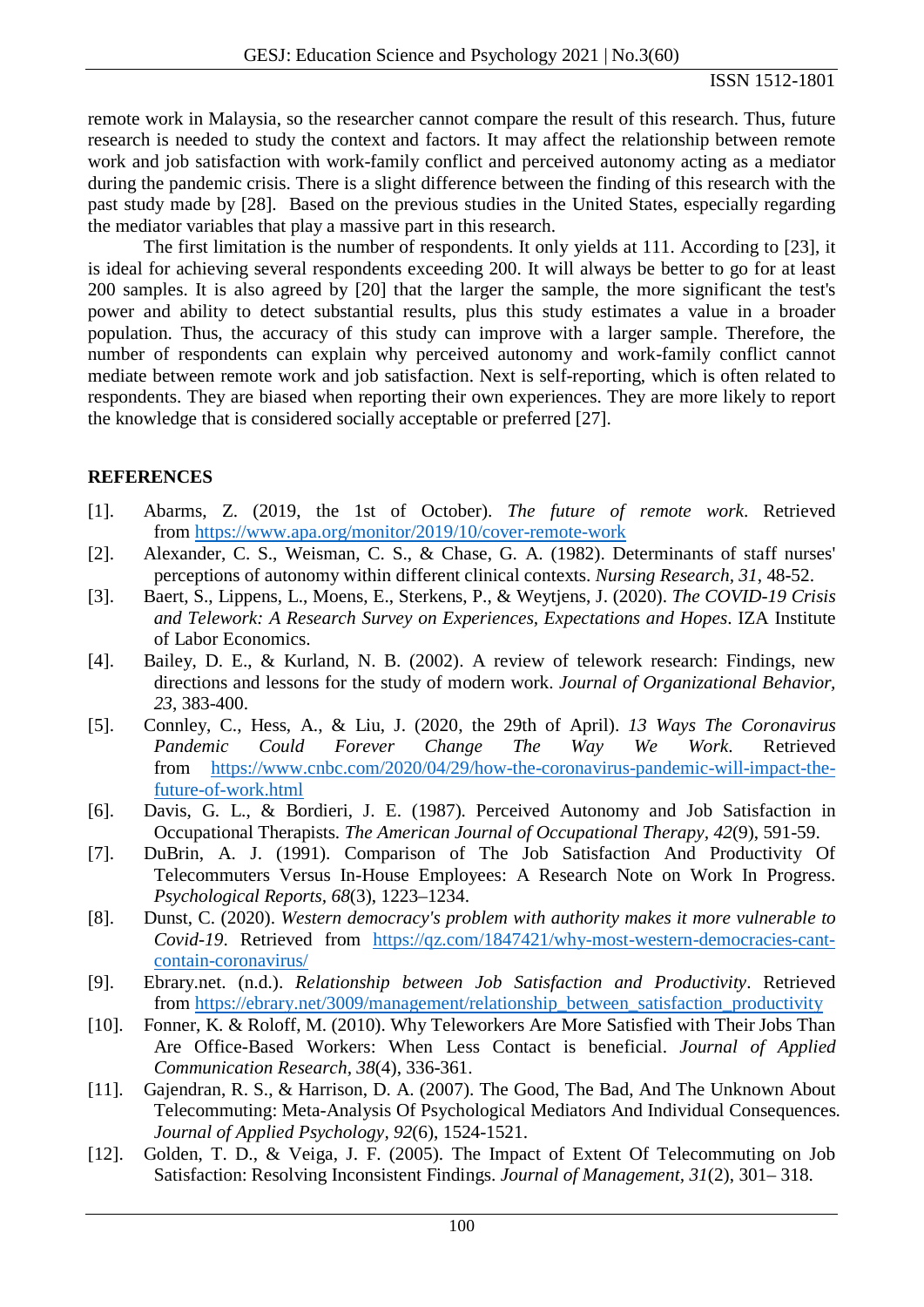ISSN 1512-1801

- [13]. Guan, W. J., Ni, Z. Y., Hu, Y., Liang, W. H., Ou, C. Q., Zhong, N. S. (2020). Clinical Characteristics of Coronavirus Disease 2019 in China. *The New England Journal of Medicine, 382*, 1708-1720.
- [14]. Harrington, J. R., & Gelfand, M. J. (2014). Tightness-looseness across the 50 united states. *Proceedings of the National Academy of Sciences, 111*(22), 7990-7995.
- [15]. Hofstede, G. (1984). *Culture's Consequences: International differences in work-related values* (Vol. 5). New York, NY: Sage.
- [16]. Ipsos Encyclopedia. (2016, May 19). *Ipsos Encyclopedia–External Variables (aka Extraneous Variables or Confounding Variables)*. Retrieved from https://www.ipsos.com/en/ipsos-encyclopedia-external-variables-aka-extraneous-variablesor-confoundingvariables#:~:text=External%20Variables%20(aka%20Extraneous%20Variables%20or%20 Confounding%20Variables)%20are%20factors,the%20dependent%20variable%20under%
- 20study. [17]. Kniffin, K. M., Narayanan, J., Anseel, F., Antonakis, J., Ashford, S. P., Bakker, A. B. … Vugt, M. V. (2020). COVID-19 and the Workplace: Implications, Issues, and Insights for Future Research and Action. Retrieved from [https://www.hbs.edu/faculty/Publication%20Files/20-127\\_6164cbfd-37a2-489e-](https://www.hbs.edu/faculty/Publication%20Files/20-127_6164cbfd-37a2-489e-8bd2-c252cc7abb87.pdf)[8bd2-c252cc7abb87.pdf](https://www.hbs.edu/faculty/Publication%20Files/20-127_6164cbfd-37a2-489e-8bd2-c252cc7abb87.pdf)
- [18]. Mahmoudi, S., & Mahmoudi, A. (2016). Internal and External Variables in EFL Learning: An Exploratory Study. *Journal of Literature, Languages and Linguistics, 20*, 56-65.
- [19]. Mohite, M. D., & Kulkarni, R. V. (2019). Job Satisfaction Factors of Employee in Virtual Workplace: Review. *International Journal of Trend in Scientific Research and Development (IJTSRD)*, 38-42.
- [20]. Morgan, D. L. (2015, the 15th of August). *What is the appropriate number of respondents to participate in survey research? Or does it not matter?*. Retrieved from [https://www.researchgate.net/post/What\\_is\\_the\\_appropriate\\_number\\_of\\_respondents](https://www.researchgate.net/post/What_is_the_appropriate_number_of_respondents_to_participate_in_a_survey_research_Or_does_it_not_matter) [\\_to\\_participate\\_in\\_a\\_survey\\_research\\_Or\\_does\\_it\\_not\\_matter](https://www.researchgate.net/post/What_is_the_appropriate_number_of_respondents_to_participate_in_a_survey_research_Or_does_it_not_matter)
- [21]. New Straits Times. (2020, the 16th of April). *The Work From Home Revolution*. Retrieved from<https://www.nst.com.my/news/nation/2020/04/584802/work-home-revolution>
- [22]. Obradovich, N. & Migliorini, R., Paulus, M., & Rahwan, I. (2018). Empirical evidence of mental health risks posed by climate change. *Proceedings of the National Academy of Sciences, 115*(43).
- [23]. Panditharathna, R. (2020, the 17th of February). *What is the appropriate number of respondents to participate in survey research? Or does it not matter?*. Retrieved from [https://www.researchgate.net/post/What\\_is\\_the\\_appropriate\\_number\\_of\\_respondents](https://www.researchgate.net/post/What_is_the_appropriate_number_of_respondents_to_participate_in_a_survey_research_Or_does_it_not_matter) [\\_to\\_participate\\_in\\_a\\_survey\\_research\\_Or\\_does\\_it\\_not\\_matter](https://www.researchgate.net/post/What_is_the_appropriate_number_of_respondents_to_participate_in_a_survey_research_Or_does_it_not_matter)
- [24]. Parangao, A. (2020, the 15th of May). *The Future of Remote Work After COVID-19: 3 Common Predictions*. Retrieved from [https://www.ekoapp.com/blog/the-future-of-remote](https://www.ekoapp.com/blog/the-future-of-remote-work-after-covid-19-3-common-predictions)[work-after-covid-19-3-common-predictions](https://www.ekoapp.com/blog/the-future-of-remote-work-after-covid-19-3-common-predictions)
- [25]. Ramarajan, L., & Reid, E. (2013). Shattering the myth of separate worlds: Negotiating nonwork identities at work. *Academy of Management Review, 38*(4), 621-644.
- [26]. Routley, N. (2020, the 3rd of June). *6 Charts That Show What Employers and Employees Really Think About Remote Working*. Retrieved from [https://www.weforum.org/agenda/2020/06/coronavirus-covid19-remote-working](https://www.weforum.org/agenda/2020/06/coronavirus-covid19-remote-working-office-employees-employers)[office-employees-employers](https://www.weforum.org/agenda/2020/06/coronavirus-covid19-remote-working-office-employees-employers)
- [27]. Salters-Pedneault, K. (2020, the 19th of June). *The Use of Self-Report Data in Psychology*. Retrieved from<https://www.verywellmind.com/definition-of-self-report-425267>
- [28]. Schall, M. A. (2019). *The Relationship between Remote Work and Job Satisfaction: The Mediating Roles and Perceived Autonomy, Work-Family Conflict, and Telecommuting Intensity* (Master's Theses). San Jose State University, San Jose, California.